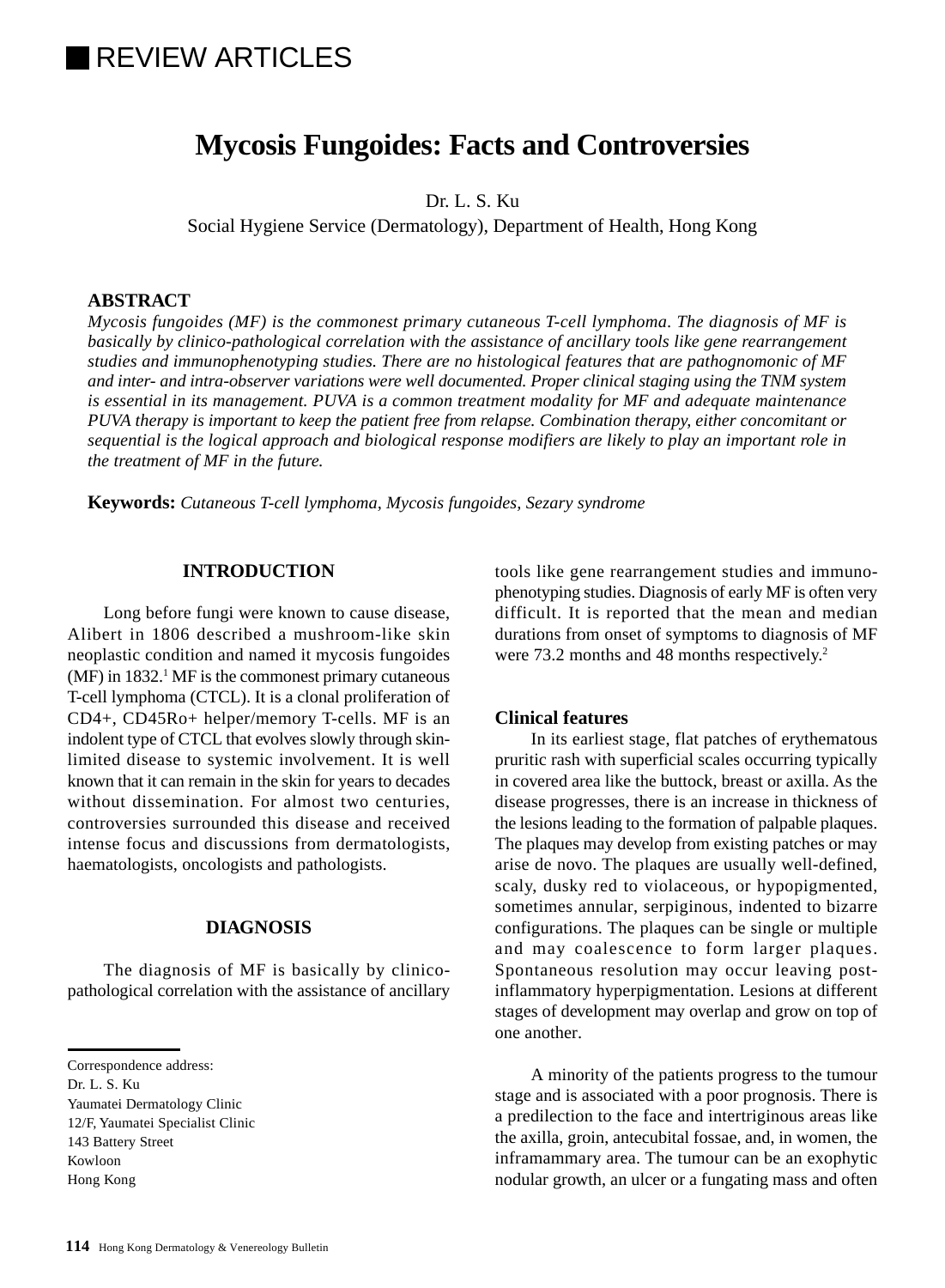co-exists with patches and plaques of MF lesions. Those arise de novo without concurrent evidence of classic indolent patches and plaques, previously known as MF d'emblee, are now classified as  $CD30 + or$  - cutaneous T-cell lymphoma and are considered as separate entities. Erythroderma may develop at any stage with or without other features of Sezary Syndrome (SS) and bears a poor prognosis. Poikiloderma, follicular mucinosis, hypopigmentation, and bullous formation may be present. Bone marrow, liver, gastrointestinal tract, spleen, kidney, stomach, brain, tonsils and oral mucosa and other organs may be involved. The functions of the invaded organs are usually not impaired until the terminal stage.

## **Histopathology**

It was demonstrated that based on histologic findings alone false-negative and false-positive rate were as high as 40% and 44% respectively in the diagnosis of early MF.3 Less that half of the skin biopsies were diagnostic of MF in the outset and there was also a high portion of cases in which the findings were not diagnostic and were just suspicious or suggestive of MF. It is thus well known that repeated biopsies are necessary to confirm the diagnosis.

There are no pathognomonic features that are diagnostic of MF and there are always subtle patterns and features that bear subjective elements of the observers. Inter- and intra-personal variations were well documented. Ackerman et al suggested that the critical features for histologic diagnosis of early and late patch lesions of MF was the presence of an increased number of mononuclear cells distributed singly or in small collections within an epidermis devoid of spongiotic microvesiculation. Haloed lymphocytes are another important features and atypical lymphocytes are not necessary for the diagnosis of early patch of MF when cytologic changes at this stage are only slight.<sup>4</sup> The diagnostic value of these atypical lymphocytes is debatable in very early MF. In the absence of atypical lymphocytes some dermatopathologists, like Burg et al5 would be reluctant to render the outright diagnosis of MF, while others like Ackerman et  $al<sup>4,6</sup>$  disagreed. In one study, only 6% of early patch MF showed atypical lymphocytes.<sup>3</sup> In fact, it is said that one would be unable to pick up most of the earliest MF if one required the presence of marked cytologic atypia for diagnosis.7

Smoller et al<sup>8</sup> in his histopathologic study of 64 MF patients demonstrated that five or more "*haloed lymphocytes*" in a 20x field were the most robust discriminator and strongest indicator of MF (p<0.0001). They also noted that the presence of *epidermal lymphocytes that were larger that dermal lymphocytes and Pautrier's microabscesses* were also specific but less sensitive markers of MF. Several other features were also demonstrated to be statistically significant in Smoller's series; namely *basilar epidermotropism, atypical lymphocytes within the epidermis and intraepidermal lymphocytes associated with little spongiosis*.

Moreover, there is an ever-growing list of histologic simulants of MF which range from unusual presentation of common conditions like contact dermatitis to uncommon conditions like pseudolymphoma.<sup>3</sup> In very early MF, there are only scanty malignant T-cells and the picture is dominated by the reactive inflammatory responses elicited.<sup>7</sup> In conclusion, a constellation of these features correlating with clinical features is the key to the diagnosis of MF.

# **T-cell receptor gene rearrangement studies (TCRGRS)**

Normal T cells rearrange the variable, joint and constant regions of their TCR genes during maturation. Such unique surface molecules become the fingerprints of each T cell and its daughter cells. Detection of these clonal populations via identification of their TCR is the foundation of TCRGRS. TCRGRS using either southern blot or polymerase chain reaction (PCR) has been used as an adjunct to the histopathological diagnosis of MF. PCR is more commonly used because it is more sensitive, and does not involve radioactivity and can be performed on unstained sections of archived, formalinfixed tissues. Amplification of the gamma chain is commonly employed because it contains only a limited number of variable segments. However, even the most comprehensive sets of available primers are not complete and thus cannot detect all possible rearrangements. Using TCRGRS, the average rate of T cells monoclonality is found to be 71-74% (50-83% in different studies) in MF biopsies and are independent of the histological features.<sup>9,10</sup> Furthermore, it was found that up to 13% of non-MF cases also showed monoclonality. Some of these non-MF "clonal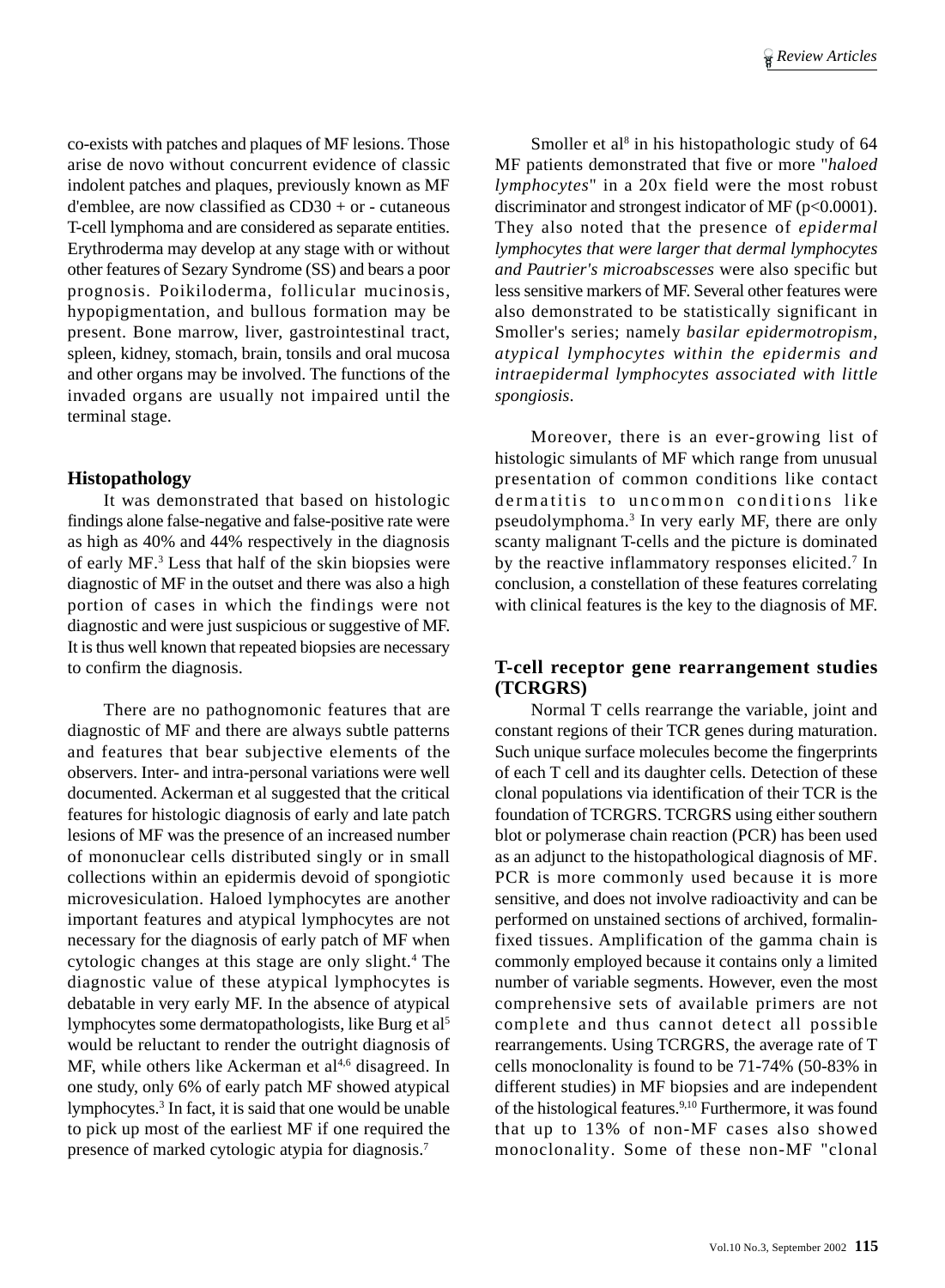dermatitis" were found to progress to overt CTCL in long term follow up.<sup>9</sup>

# **Immunophenotyping**

Immunophenotypically, MF is a clonal proliferation of CD4+, CD45Ro+ helper/memory T cells and rarely some may express predominantly a suppressor/cytotoxic CD8+ phenotype. There is a frequent loss of CD5 and CD7. Deletion of CD7, an antigen present in normal mature T lymphocytes, is the most sensitive and specific T-cell deletion marker for diagnosis of MF, with a sensitivity ranges from 42% to 88% and specificity ranges from 25% to 98%. Ormsby et al in their study of 17 MF cases demonstrated that CD7 deletion and TCR-γ PCR using formalin-fixed, paraffin-embedded tissue was sensitive (94%) and specific  $(96\%)$ .<sup>11</sup> On the other hand, other authors believed that in the diagnosis of early MF, unlike most lymphoma, attempts to strengthen a diagnosis of early MF using immunohistochemistry are frequently inconclusive and deletion of CD7 was also seen in 40% of non-lymphoma controls.12

Table 1. TNM staging system by Bunn et al<sup>15</sup>

# **Peripheral blood involvement, the Sezary cells**

The number of circulating Sezary cells to define Sezary syndrome, and the best methods for their identification in the peripheral blood have not been well defined.1,13 Arbitrarily, 5-20% of the circulating lymphocytes or an absolute count of 1000 cells/mm3 have been proposed.<sup>14</sup> Sezary cells can be found in all stages of disease and up to 20% of advanced MF.1

# **CLINICAL STAGING**

#### **Staging system**

Unlike other lymphoma, there has not been a unified staging system for MF. The TNM staging system (Table 1) adopted by Bunn et al<sup>15</sup> in the MF Cooperative Group in 1979 was widely used although not universal.

It is noted that the prognosis of T4 patients is better than that of T3 patients and the prognosis of patients with T2 patch and T2 plaque is significantly different.<sup>16</sup> In view of these, Kashani-Sabet et al<sup>17</sup> has published a modified staging classification in 2001. They split up

| <b>T-Stage</b> |                                                                            |                                                                                                                                                                                                                                                |                                                     |  |  |  |  |
|----------------|----------------------------------------------------------------------------|------------------------------------------------------------------------------------------------------------------------------------------------------------------------------------------------------------------------------------------------|-----------------------------------------------------|--|--|--|--|
| T0             | Clinically and/or histopathologically suspicious lesions                   |                                                                                                                                                                                                                                                |                                                     |  |  |  |  |
| T1             |                                                                            |                                                                                                                                                                                                                                                | Limited patches or plaques (<10% body surface area) |  |  |  |  |
| T <sub>2</sub> | Generalized patches or plaques (>10% body surface area)                    |                                                                                                                                                                                                                                                |                                                     |  |  |  |  |
| T3             |                                                                            | Cutaneous tumour (one or more)                                                                                                                                                                                                                 |                                                     |  |  |  |  |
| T4             | Erythroderma                                                               |                                                                                                                                                                                                                                                |                                                     |  |  |  |  |
| N-Stage        |                                                                            |                                                                                                                                                                                                                                                |                                                     |  |  |  |  |
| N <sub>0</sub> | No clinically abnormal peripheral lymph nodes, pathology negative for CTCL |                                                                                                                                                                                                                                                |                                                     |  |  |  |  |
| N1             |                                                                            | Clinically abnormal peripheral lymph nodes, pathology negative for CTCL<br>No clinically abnormal peripheral lymph nodes, pathology <i>positive</i> for CTCL<br>Clinically abnormal peripheral lymph nodes, pathology <i>positive</i> for CTCL |                                                     |  |  |  |  |
| N2             |                                                                            |                                                                                                                                                                                                                                                |                                                     |  |  |  |  |
| N <sub>3</sub> |                                                                            |                                                                                                                                                                                                                                                |                                                     |  |  |  |  |
| <b>B-Stage</b> |                                                                            |                                                                                                                                                                                                                                                |                                                     |  |  |  |  |
| B <sub>0</sub> |                                                                            | <5% of atypical circulating cells                                                                                                                                                                                                              |                                                     |  |  |  |  |
| B1             | >5% of atypical circulating cells                                          |                                                                                                                                                                                                                                                |                                                     |  |  |  |  |
| <b>M-Stage</b> |                                                                            |                                                                                                                                                                                                                                                |                                                     |  |  |  |  |
| M <sub>0</sub> | No visceral organ involvement                                              |                                                                                                                                                                                                                                                |                                                     |  |  |  |  |
| M1             | Visceral involvement with pathological confirmation                        |                                                                                                                                                                                                                                                |                                                     |  |  |  |  |
| <b>Staging</b> |                                                                            |                                                                                                                                                                                                                                                |                                                     |  |  |  |  |
| ĪА             | T1                                                                         | N <sub>0</sub>                                                                                                                                                                                                                                 | M <sub>0</sub>                                      |  |  |  |  |
| <b>IB</b>      | T <sub>2</sub>                                                             | N <sub>0</sub>                                                                                                                                                                                                                                 | $_{\rm M0}$                                         |  |  |  |  |
| ПA             | T1,2                                                                       | N1                                                                                                                                                                                                                                             | $_{\rm M0}$                                         |  |  |  |  |
| <b>IIB</b>     | T <sub>3</sub>                                                             | $N0$ , 1                                                                                                                                                                                                                                       | $_{\rm M0}$                                         |  |  |  |  |
| Ш              | T <sub>4</sub>                                                             | $N0$ , 1                                                                                                                                                                                                                                       | M <sub>0</sub>                                      |  |  |  |  |
| <b>IVA</b>     | $T1-4$                                                                     | N2,3                                                                                                                                                                                                                                           | $_{\rm M0}$                                         |  |  |  |  |
| <b>IVB</b>     | $T1-4$                                                                     | $N0-3$                                                                                                                                                                                                                                         | M1                                                  |  |  |  |  |
|                |                                                                            |                                                                                                                                                                                                                                                |                                                     |  |  |  |  |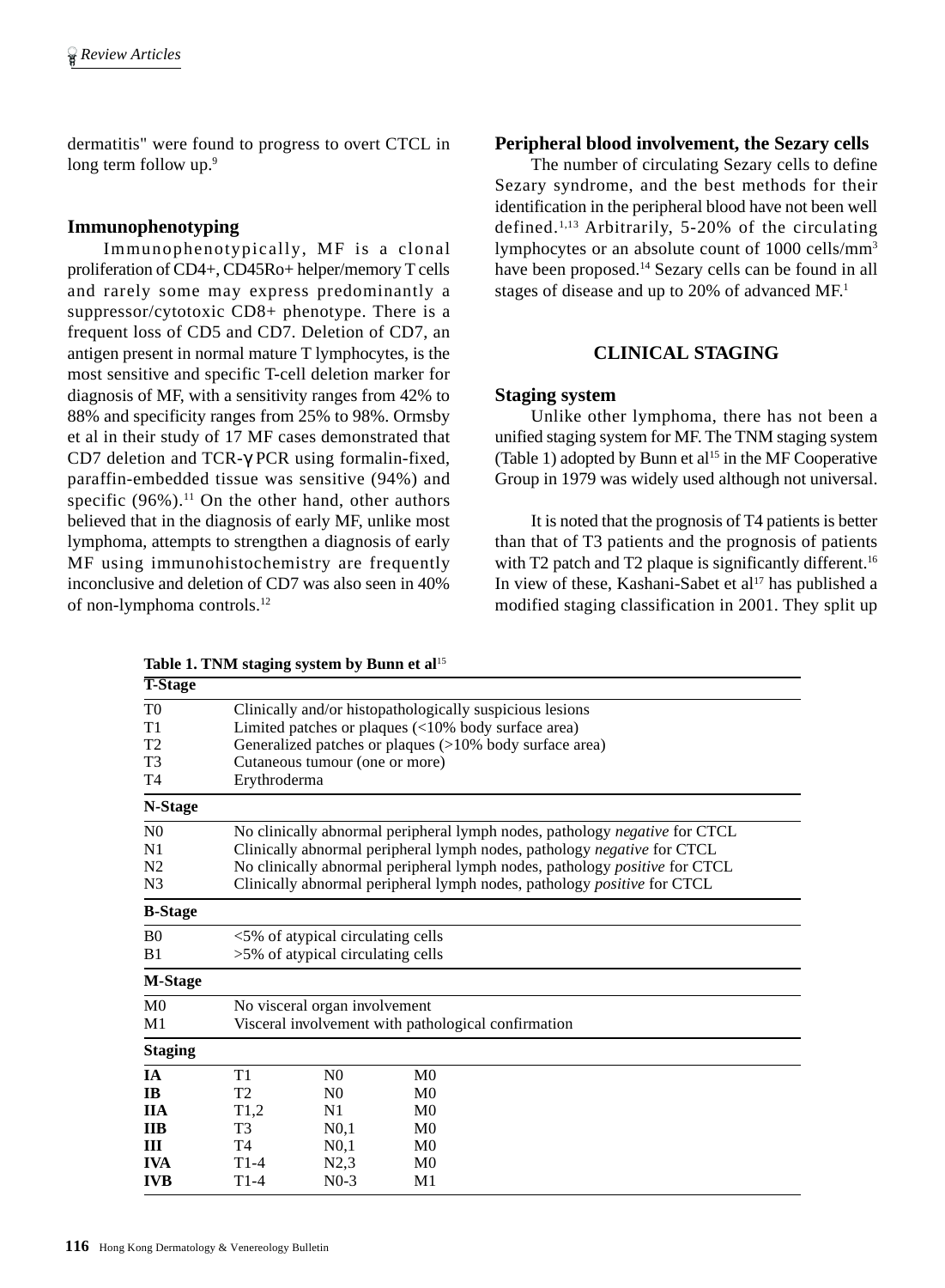T2 into T2a (patches covering >10% skin surface) and T2b (plaques covering >10% skin surface) and this give a better prognostic stratification.

# **Staging procedures**

 A thorough physical examination is mandatory. Sites affected, surface area involved and the type of lesions present should be carefully mapped. Lymphadenopathy and organomegaly should be looked out for.

The following staging investigation procedures are recommended:

- Complete blood count
- Sezary cells / atypical lymphocytes count
- Liver and renal function tests, calcium, phosphate, uric acid, lactate dehydrogenase
- Skin biopsy for histopathology, TCRGRS and immunophenotyping
- Chest radiograph
- Ultrasonogram or CT scan of abdomen / thorax / pelvis

Additional investigations depending on clinical findings:

- Lymph node biopsy
- Bone marrow biopsy
- Liver biopsy

Blind lymph node biopsy is controversial, and is not commonly practiced. It is reasonable to use lymph node and blood involvement as a surrogate marker for extracutaneous involvement and to guide further investigations. In the absence of deranged liver functions or abnormal imaging studies, most centres do not perform routine liver biopsy or bone marrow biopsy.

# **DIFFERENTIAL DIAGNOSIS**

Early MF bears close resemblance to many inflammatory dermatoses. In general, differential diagnosis of MF should include the followings:

- dermatitis
- psoriasis,
- parapsoriasis,
- superficial fungal infections,
- drug eruptions,
- photodermatoses,
- leprosy,
- capillaritis (especially the lichenoid type),
- various causes of erythroderma,
- primary or secondary cutaneous malignancies for MF tumour,
- various causes of poikiloderma e.g. dermatomyositis or lupus erythematosus,
- vesiculobullous diseases for MF bullosa,
- hypopigmentation disorders for hypopigmented MF.

# **CLINICAL VARIANTS**

Sezary syndrome (SS) is a form of aggressive leukaemia-lymphoma with the triad of erythroderma, generalized lymphadenopathy, and circulating atypical hyperconvoluted mononuclear cells (Sezary cells). SS is rare and constitutes about 5% of all newly diagnosed CTCL.18 Despite this classic triad, adenopathy is only present in 57% of the SS cases. Intense pruritus is almost invariably present. Hepatomegaly, alopecia, palmoplantar keratoderma, ectropion and onychodystrophy are each present in about 1/3 of the cases of SS. Pagetoid reticuloid (Woringer-Kolopp disease), granulomatous slack skin, hypopigmented MF, invisible MF, MF bullosa, follicular MF, and suppressor T-cell lymphoma are rare variants of MF. Granulomatous foci were identified in 10% of MF (granulomatous MF) and some may show granuloma annulare-like features. <sup>3</sup> Adnexotropic MF includes variants like syringotropic MF and pilotropic MF have also been described. Purpuric MF is perhaps the most controversial histopathological and clinical variants. It resembles pigmented purpuric dermatosis clinically and histopathologically. It is suggested that lichenoid pigmented purpuric dermatosis, especially in atypical sites, may be biologically related to CTCL.3

# **ASSOCIATIONS WITH OTHER DISEASES**

MF has been described in more than 30 cases of HIV infected patients. This is an interesting and unexpected occurrence because the malignant proliferation of CD4+ lymphocytes is the target of HIV destruction. It is not known whether the malignant CD4+ T cells are more susceptible or resistant to HIV destruction. There was one case of spontaneously regressed MF in an HIV infected patient and the balance in that case was towards  $CD4+T$  cells destruction.<sup>19,20</sup> Patients with MF may be more likely to have other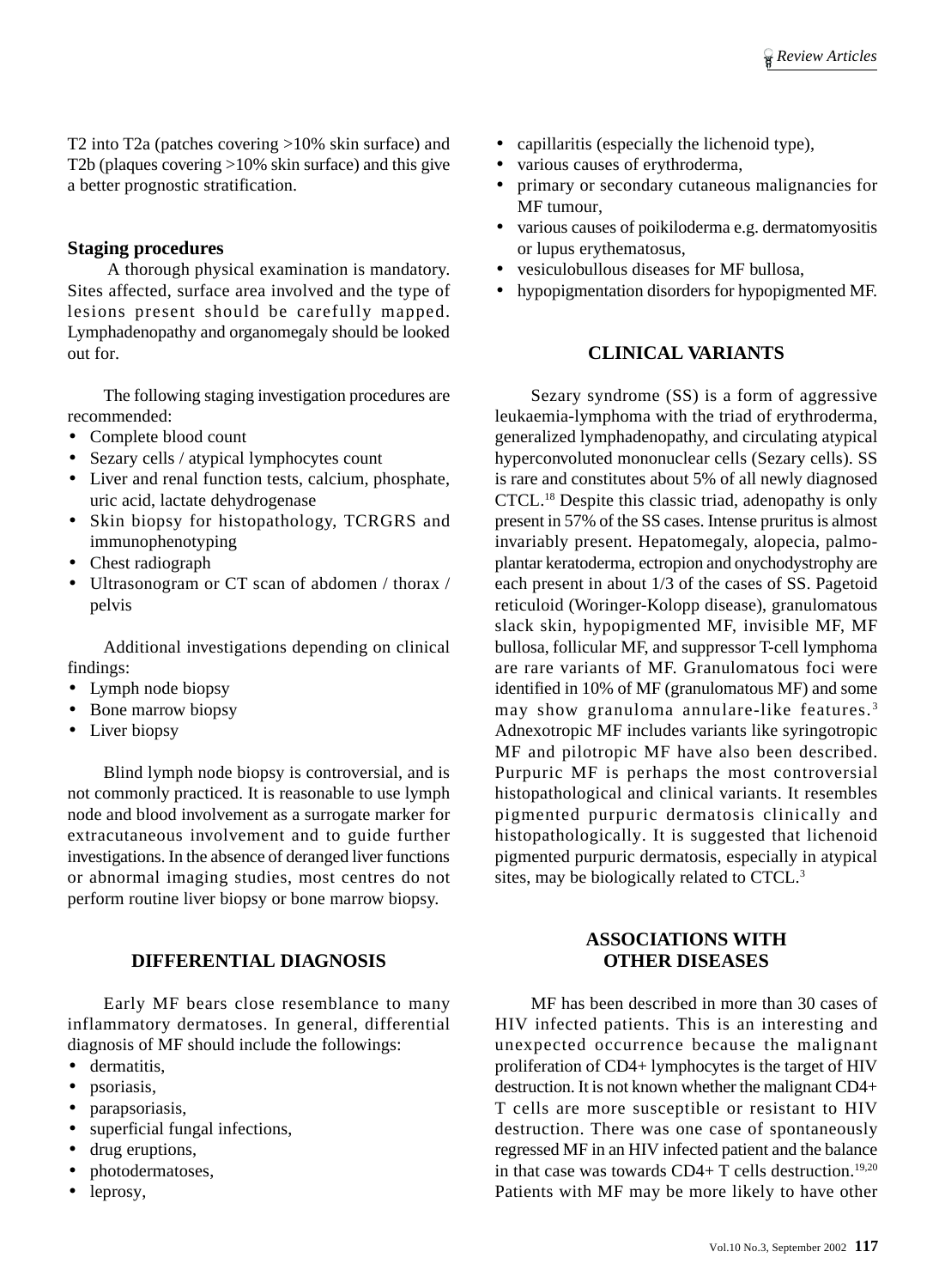haematopoietic neoplasia, such as leukaemia, B-cell lymphoma, non-Hodgkin's lymphoma and other rare malignancies like Merkel cell tumours and thymoma. About 1% of patients with MF are associated with Hodgkin's lymphoma.21,22

# **PROGNOSIS**

The overall disease-related 5- and 10-year survival rates for MF patients are 87-89% and 75% respectively. The corresponding rates for stage Ia are 100% and 97%; and drop to 40% and 20%; 0% and 0% for stage IVa and IVb patients respectively. The long term survival of stage Ia patients is not different from the matched general population.2,14 Apart from clinical staging, a number of poor prognostic indicators have been suggested:

- Elevated LDH
- Follicular mucinosis
- Old age and male sex
- CD4/CD8 ratio >20

## • Sezary cell counts >4000/mm<sup>3</sup> or presence of large Sezary cells

- CD30-negative
- Large cell transformation
- Absence of a complete remission

#### **TREATMENT**

The choice of treatment modality of MF is guided by the clinical staging. The age of the patients, symptoms, presence of concurrent diseases, availability of treatment modalities and patient compliance are key factors to tailor the best treatment regime. The choice of treatment for various stages is summarized in Table 2.

## **Topical corticosteroids**

Topical corticosteroids are commonly prescribed first line topical therapy. Topical corticosteroid alone can induce complete remission and partial remission in

#### **Table 2. Treatment strategies for MF**<sup>25</sup>

# **Stage IA: limited patch/plaque**

- Generalized topical HN<sub>2</sub>
- If not available or intolerant to  $HN_2 \rightarrow PUVA$  or RePUVA or BCNU<br>• If disease progression or if refractory  $\rightarrow$  total skin electron beam the
- If disease progression or if refractory → total skin electron beam therapy (TSEBT) or PUVA with interferon-α

#### **Stage IB and stage IIA**

- Chronic disease  $\rightarrow$  as above, topical HN<sub>2</sub> or PUVA
- Rapidly progressive
	- $\triangleright$  TSEBT with optional follow-up therapy such as topical HN<sub>2</sub>, PUVA, or photopheresis to maintain remission
- $\triangleright$  If refractory, add systemic agent such as interferon- $\alpha$ , retinoid, or single agent chemotherapeutic agent (e.g. methotrexate) **Stage IIB**
- TSEBT with local radiation to tumours with optional follow-up topical therapies or photopheresis to maintain response
- Sequential topical therapies for refractory lesions as in stage IA
- If disease progression  $\rightarrow$  photopheresis; if no response, systemic chemotherapy

#### **Stage III / Sezary syndrome**

- Photopheresis
- Add methotrexate to photopheresis if progressive or no response
- If progressive  $\rightarrow$  palliative PUVA, palliative topical HN<sub>2</sub>, interferon- $\alpha$ , systemic chemotherapy, retinoids or experimental agents e.g. monoclonal antibodies or bone marrow transplantation.

#### **Stage IVa**

Individualized palliative treatment

- Interferon- $\alpha$ , systemic chemotherapy
- Local radiation to local symptomatic disease
- **Photopheresis**
- Retinoids, or experimental agents

#### **Stage IVb**

Individualized palliative treatment

- systemic chemotherapy
- Interferons, retinoids, or experimental agents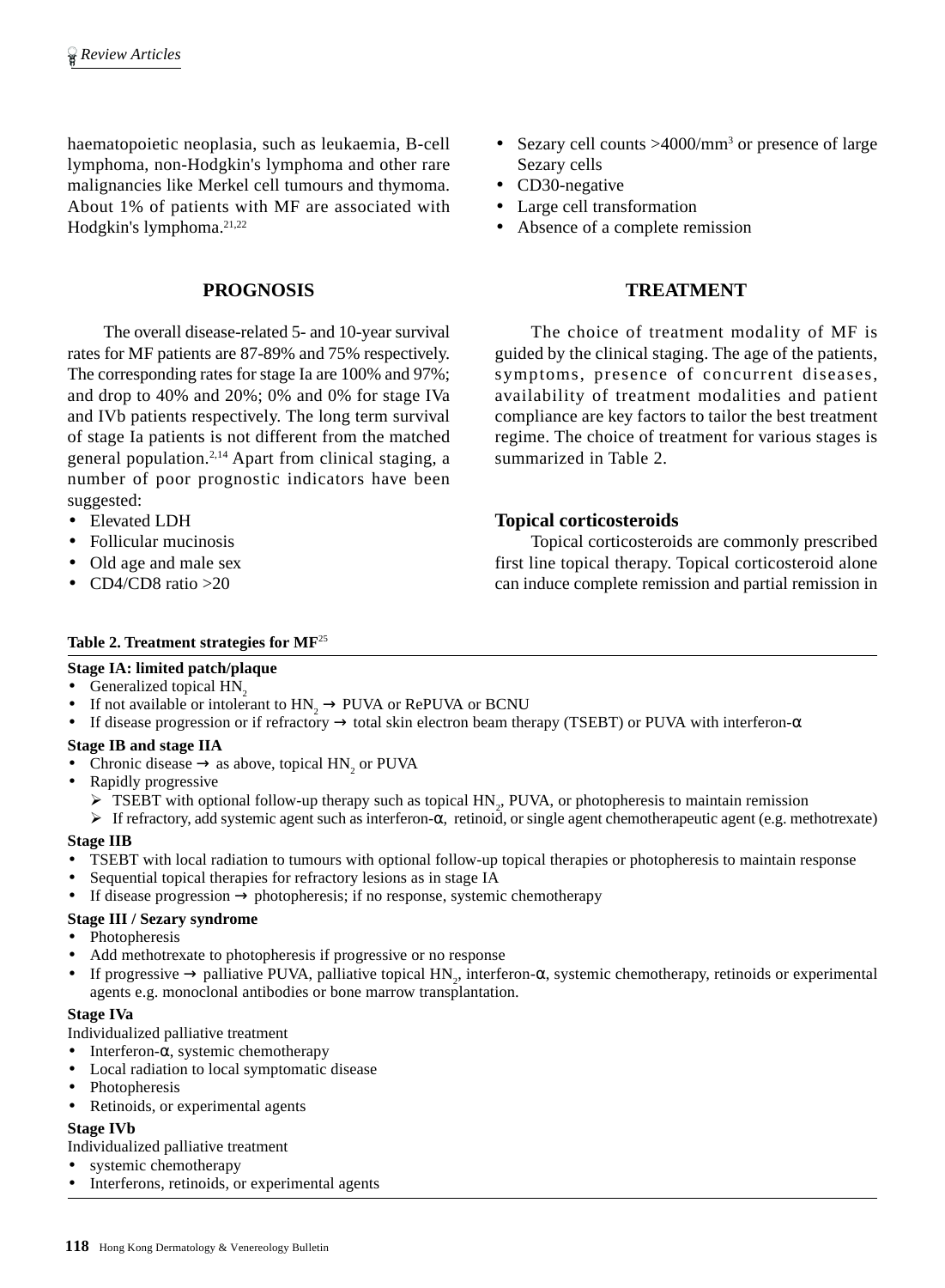31% and 63% of T1 patients; 25% and 57% of T2 patients respectively.23 The effect can be enhanced by the use of potent topical steroid under occlusion and the response rate increases to 80-90% for T1 and T2 patients.

# **Topical mechlorethamine (nitrogen mustard, HN2 ) and carmustine (BCNU)**

 $HN<sub>2</sub>$  and BCNU are not available in Hong Kong.  $HN_2$  is applied three times a week to twice daily. It usually takes three to six months for solution; and six to 12 months for ointment to achieve clearance in early patch and plaque MF patients. With further maintenance therapy, remission in excess of two years has been reported.24 The response rate is from 50% to 75% in T1 patients and from 25% to 50% in T2 patients. Allergic or irritant dermatitis, urticaria, anaphylactoid reactions and increased risk of skin cancer with prolonged use are possible side effects. BCNU gives similar result as  $HN_2^{25}$  and can be used in patients allergic to  $HN_2$ .

#### **Phototherapy**

UVB is effective for stage I patches but may be less effective for plaques because of its limited penetration.14 The overall complete remission (CR) rate reported in the literature was 65-90%.25 Herrmann et al's reviewed 244 MF patients treated primarily with PUVA, the CR rates were found to decrease with advanced stages whereas the relapse rates increased (Table 3).26

Because of the low CR rates and high relapse rates, it is not recommended to treat advanced MF with PUVA alone. The relapse rate for stage III disease is particularly high probably due to the persistence of circulating Sezary cells in the blood despite clearance of skin lesions. Moreover, as the relapse rates are considerable for all stages, prolonged maintenance PUVA is advocated to keep the patients clinically clear of skin lesions. Maintenance PUVA should be commenced after *complete* skin clearance and kept for at least one year to indefinitely. With maintenance PUVA the mean duration of remission reported was 43-53 months.14 There is also evidence to suggest that long term survival of early MF patients may be improved with PUVA therapy, and indeed a significant decline in the mortality since the introduction of PUVA as the standard therapy for patch and plaque diseases was seen in Sweden.<sup>27</sup> More than 8% of patients were reported to develop squamous cell carcinoma or basal cell carcinoma after several years of PUVA treatment in Caucasians.<sup>26</sup> However, there was no PUVA-related non-melanoma skin cancer reported in a ten-year local survey.28

# **Total skin electron beam therapy (TSEBT) and Radiotherapy**

TSEBT results in 56-96% CR in patients in stage Ia to IIa. If no adjuvant therapy is given, the relapsefree survival rate is 33-52% in 10 years for stage Ia disease and only 16% for stage Ib disease.14 Hence, adjuvant therapy (topical  ${\tt HN}_2$  or  ${\tt PUVA}$ ) is recommended after completion of TSEBT.25,29 The acute skin toxicity includes soreness, erythema, swelling, blister formation, impairment of sweating, nail dystrophy and alopecia. Xerosis, hyperpigmentation and telangiectasia are encountered as long term adverse effects. Deep organ toxicity such as myelosuppression does not occur. Low dose superficial X-ray can be used to treat resistant plaques and adjuvant local low dose radiotherapy can be used to treat resistant localized tumours.25

**Table 3. PUVA therapy results of Herrmann et al's study**

|                   | No. of patients | $CR$ rate $(\% )$ | Relapse rate after CR (%) |
|-------------------|-----------------|-------------------|---------------------------|
| <b>Stage Ia:</b>  | 60              | 90                | 31                        |
| <b>Stage Ib:</b>  | 116             | 76                | 56                        |
| <b>Stage IIa:</b> | 9               | 78                | 71                        |
| <b>Stage IIb:</b> | 27              | 59                | 62                        |
| <b>Stage III:</b> | 18              | 61                | 82                        |
| <b>Stage IVa:</b> | 10              | 40                | 25                        |
| <b>Stage IVb:</b> | 4               | $\Omega$          | $\Omega$                  |
| <b>Total</b>      | 244             | 74                | 51                        |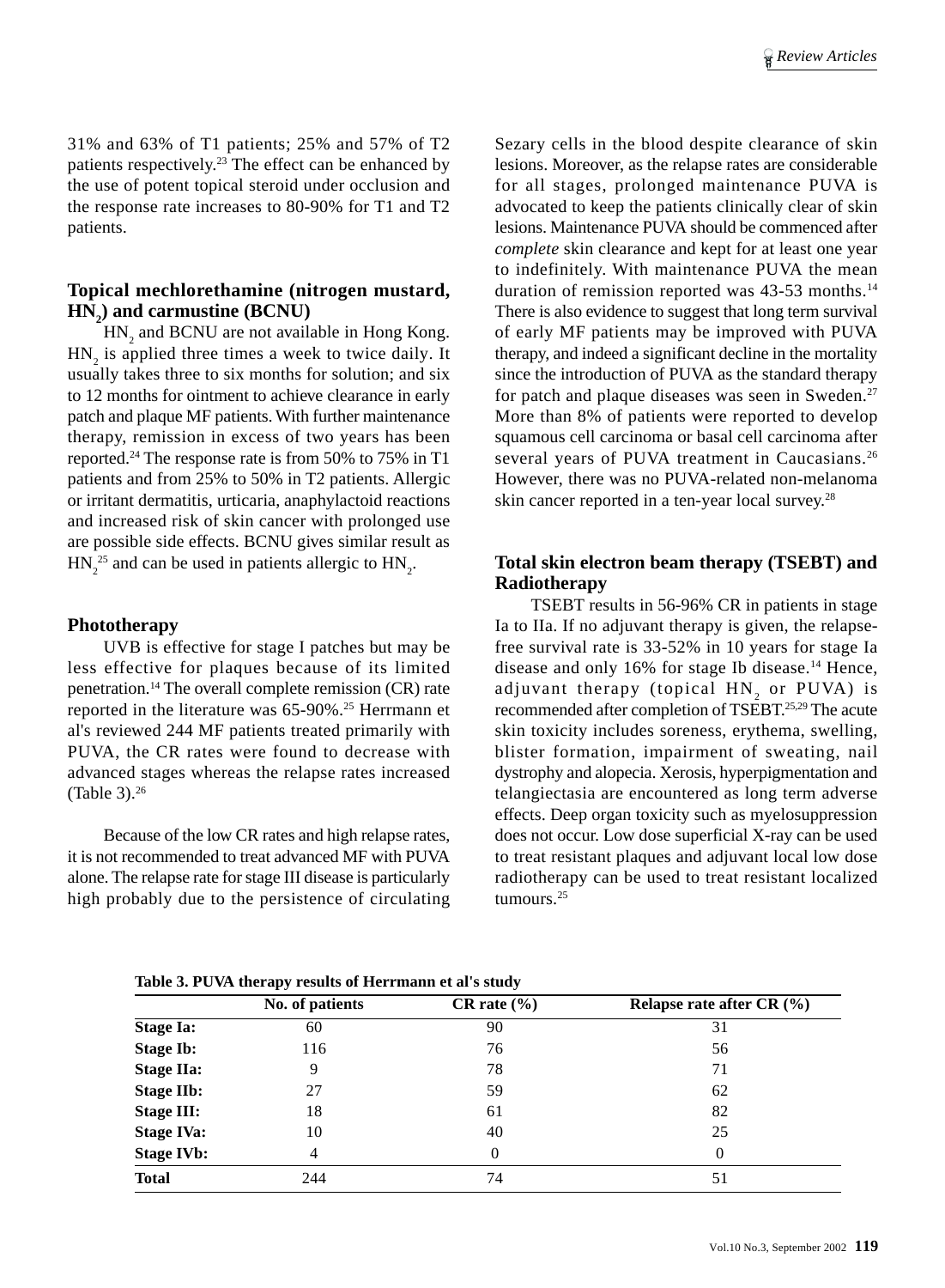# **Systemic chemotherapy**

This is reserved for those resistant to other therapies and for those who have nodal or visceral involvement. Although 60-80% of patients showed some response albeit short-lived, palliation is the realistic aim. Single-agent chemotherapy with methotrexate, cisplatin, etoposide, doxorubicin, bleomycin, deoxycoformycin (pentostatin), fludarabine, vinblastine, alkylating agents, topoisomerase II inhibitors, oral corticosteroids and other agents have been used. The overall CR rate with various agents was about 30% but the duration of response was usually short, averaging several months.15,30

Methotrexate was demonstrated to produce the best results. A consistently higher CR rate of around 60% and remission of 6 to 30 months maintained with low to medium dose of weekly methotrexate had been reported.30 A 70% 5-year survival rate among 17 methotrexate-treated stage III patients had been reported.14

Various combinations of chemotherapeutic agents have been used:-

- **CHOP**: Cyclophosphamide, Hydroxodaunorubicin (Adriamycin), Oncovin (Vincristine), Prednisolone
- **CVP**: Cyclophosphamide, Vincristine, Prednisolone
- **MOPP**: Mechlorethamine, Oncovin (Vincristine), Procarbazine, Prednisolone

Analysis of several studies in this aspect concluded that the response rate was 81%, the complete response rate was 38% and the duration of response ranged from five to 41 months.15 Although these figures are better than that of single-agent chemotherapy, their efficacies must be balanced against their side effects and toxicity.

#### **Extracorporeal photopheresis**

 Oral 8-methoxypsoralen is ingested two hours before leukopheresis with isolation of the mononuclear fraction. Approximately 25% of the patients treated with photopheresis show complete remission, half show a partial response and the rest do not. The toxicity is minimal but the procedure is remarkably expensive and labour intensive.<sup>14,31</sup>

#### **Biological response modifiers**

Biological response modifiers have received tremendous interest and enthusiasm as they confer advantages over chemotherapeutic agents. They preserve the patients' immune function, augment the patients' anti-tumour inflammatory response and are less toxic than chemotherapeutic agents.<sup>27</sup>

Isotretinoin, etretinate and acitretin have been used to treat MF. It has not been documented that they are potent enough to be given as monotherapy, although an overall response rate as high as 60% had been reported.25 Combination with PUVA gives similar results as PUVA alone but the number of sessions and UVA dose needed to induce remission appeared lower. Combination with interferon-α (IFN-α) gave variable results and some revealed similar response rate as IFN-α monotherapy while sustained remission was reported in some trials. Targretin (Bexarotene), a novel RXR-selective retinoid analog, has shown promising results both topically and orally in the treatment of early and advanced stage of  $CTCI<sub>1</sub><sup>32</sup>$ 

IFN-α has a direct anti-proliferative and immunomodulatory effects. Low dose is given at 3 to 18 MU daily to 3 times per week systemically or intralesionally. The optimal dose is believed to be 3MU three times weekly. Newer long acting weekly-dosing IFN- $\alpha$  is also available now. The objective response rate is 50-60% and CR rate is about 10-20%, which are comparable to single-agent chemotherapy. Its combination with PUVA has given superior results, with the CR rates increasing to  $90-100\%$ .<sup>14,33</sup>

#### **Miscellaneous and investigational agents**

Denileukin diftitox (DAB389-IL-2; Ontak) was recently approved by the US FDA to treat CTCL. It is a cytotoxic fusion protein that combines the receptorbinding domain of interleukin-2 with diphteria toxin. Indication for therapy includes stage IIb to IVb, who has failed other modalities. The partial and complete response rates are 20-37% and 10-14% respectively.34 Monclonal antibodies, with or without conjugation, photodynamic therapy using hypericin,<sup>14</sup> thymopentin,<sup>35</sup> and acyclovir<sup>35</sup> had been tried. The responses remained partial and transient.

Some reports had shown that cyclosporin could give transient response. However, use of cyclosporin in patients with advanced MF, in whom the immunity is already compromised, has been complicated by severe and sometimes fatal infections. It is thus not recommended as a standard treatment for MF.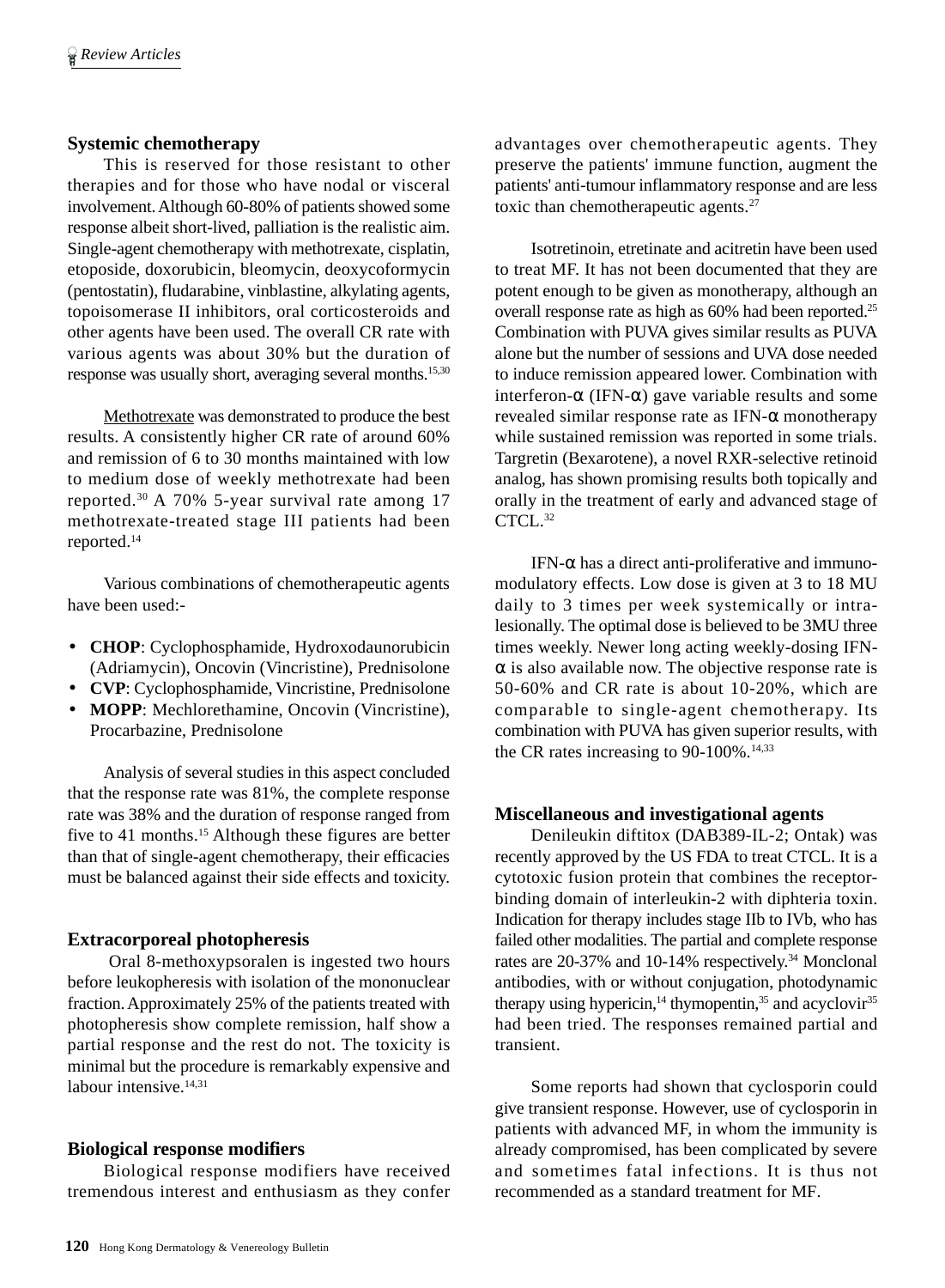The experience of bone marrow transplantation for MF is very limited. Both autologous and allogeneic bone marrow transplantation had been tried. Remissions induced were usually not sustained and skin infections in open skin lesions in the presence of prolonged immunosuppression could be risky.

# **Combination therapy**

As no single modality of treatment is definitely superior, combination therapy, either concomitant or sequential is the logical approach, especially in advanced diseases. In general, biological response modifiers with debulking skin directed therapy give better results than skin directed therapy alone. For example, patients with extensive plaques who fail to clear with PUVA alone may go into CR when IFN is added.27

The followings are some promising combinations:

- $\triangleright$  Interferon + PUVA
- $\triangleright$  Interferon + Photopheresis
- $\triangleright$  TSEBT + Photopheresis
- > TSEBT followed by PUVA maintenance

## **CONCLUSIONS**

It is evident that the diagnosis of early MF/CTCL is difficult to make. Close follow-up with additional biopsies over time will clarify the diagnosis in most cases. TCRGRS and immunophenotyping may provide additional useful information in some cases. However, clinico-pathological correlation remains the gold standard in MF/CTCL. The treatment of MF can be prolonged and the choice should be individualized. Biological response modifiers are likely to be the choice of treatment in the future.

*Learning points:*

*MF can mimic almost any inflammatory skin disorders histologically. There is no single feature that is diagnostic of MF. Proper clinical staging is essential to guide the management of MF patients.*

#### **References**

- 1. Koh HK, Charif M, Weinstock MA. Epidemiology and clinical manifestations of cutaneous T-cell lymphoma. Hematol Oncol Clin North Am 1995;9:943-60.
- 2. van Doorn R, van Haselen CW, van Voorst-Vader PC, et al. Mycosis fungoides: disease evolution and prognosis of 309 Dutch patients. Arch Dermatol 2000;136:504-10.
- 3. Glusac EJ, Shapiro PE, McNiff JM. Cutaneous T-cell lymphoma. Refinement in the application of controversial histologic criteria. Dermatol Clin 1999;17:601-14.
- 4. Sanchez JL, Ackerman AB. The patch stage of mycosis fungoides. Criteria for histologic diagnosis. Am J Dermatopathol 1979;1:5-26.
- 5. Burg G, Dummer R, Haeffner A, Kempf W, Kadin M. From inflammation to neoplasia. Mycosis fungoides evolves from reactive inflammatory conditions (lymphoid infiltrates) transforming into neoplastic plaques and tumors. Arch Dermatol 2001;137:949-52.
- 6. Ackerman AB. If small plaque (digitate) parapsoriasis is a cutaneous T-cell lymphoma, even an 'abortive' one, it must be mycosis fungoides! Arch Dermatol 1996;132:562-6.
- 7. Ming M, LeBoit PE. Can dermatopathologists reliably make the diagnosis of mycosis fungoides? If not, who can? Arch Dermatol 2000;136:543-6.
- 8. Smoller BR, Detwiler SP, Kohler S, Hopper RT, Kim YH. Role of histology in providing prognostic information in mycosis fungoides. J Cutan Pathol 1998;25:311-5.
- 9. Bergman R. How useful are T-cell receptor gene rearrangement studies as an adjunct to the histopathologic diagnosis of mycosis fungoides? Am J Dermatopathol 1999;21:498-502.
- 10. Bergman R, Faclieru D, Sahar D, et al. Immunophenotyping and T-cell receptor gamma gene rearrangement analysis as an adjunct to the histopathologic diagnosis of mycosis fungoides. J Am Acad Dermatol 1998;39(4 Pt 1):554-9.
- 11. Ormsby A, Bergfeld WF, Tubbs RR, Hsi ED. Evaluation of a new paraffin-reactive CD7 T-cell deletion marker and a polymerase chain reaction-based T-cell receptor gene rearrangement assay: implications for diagnosis of mycosis fungoides in community clinical practice. J Am Acad Dermatol 2001;45:405-13.
- 12. Fung MA, Murphy MJ, Hoss DM, Grant-Kels JM. Practical evaluation and management of cutaneous lymphoma. J Acad Am Dermatol 2002;46:325-57.
- 13. Willemze R, Bejaards RC, Meijer CJL. Classification of primary cutaneous T-cell lymphomas. Histopathology 1994;24:405-15.
- 14. Siegel RS, Pandolfino T, Guitart J, Rosen S, Kuzel TM. Primary cutaneous T-cell lymphoma: review and current concepts. J Clin Oncol 2000;18:2908-25.
- 15. Bunn PA Jr, Hoffman SJ, Norris D, Golitz LE, Aeling JL. Systemic therapy of cutaneous T-cell lymphomas (mycosis fungoides and Sezary syndrome). Ann Intern Med 1994;121: 592-602.